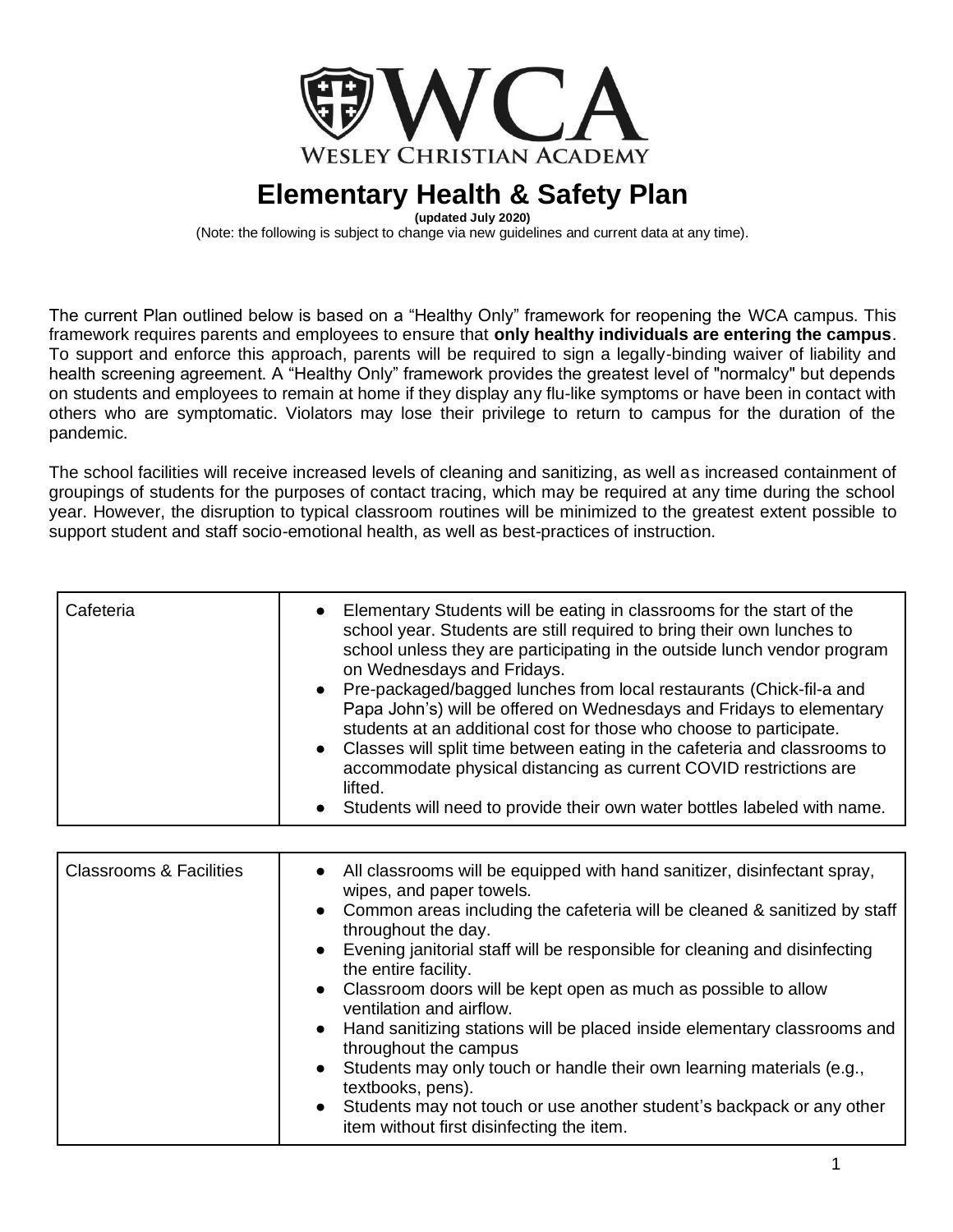

**(updated July 2020)**

| access to equipment may be relaxed. |  | • Frequent sanitization of playground equipment will include wiping down<br>high touch areas. As more information is made available on the effects of<br>sunlight on COVID-19 and/or the survivability of the virus on surfaces, |
|-------------------------------------|--|----------------------------------------------------------------------------------------------------------------------------------------------------------------------------------------------------------------------------------|
|-------------------------------------|--|----------------------------------------------------------------------------------------------------------------------------------------------------------------------------------------------------------------------------------|

| Guests, Parents, & Visitors                                                                          | Limits will be placed on non-essential visitors and their access to our<br>$\bullet$<br>buildings.<br>All guests, parents, and visitors will be met at the door by a staff<br>member.<br>Parents are not permitted to enter the building during drop-off or pick-up.                                                                                                                                                                                                                                                                                                                                                                                                                                                                                                                                                                                                                                                                                                                                                                                                                                                                                                                                                                                                                                                                                                                                                                                                                                                                                                                                                                                                                                                                                                  |
|------------------------------------------------------------------------------------------------------|-----------------------------------------------------------------------------------------------------------------------------------------------------------------------------------------------------------------------------------------------------------------------------------------------------------------------------------------------------------------------------------------------------------------------------------------------------------------------------------------------------------------------------------------------------------------------------------------------------------------------------------------------------------------------------------------------------------------------------------------------------------------------------------------------------------------------------------------------------------------------------------------------------------------------------------------------------------------------------------------------------------------------------------------------------------------------------------------------------------------------------------------------------------------------------------------------------------------------------------------------------------------------------------------------------------------------------------------------------------------------------------------------------------------------------------------------------------------------------------------------------------------------------------------------------------------------------------------------------------------------------------------------------------------------------------------------------------------------------------------------------------------------|
|                                                                                                      |                                                                                                                                                                                                                                                                                                                                                                                                                                                                                                                                                                                                                                                                                                                                                                                                                                                                                                                                                                                                                                                                                                                                                                                                                                                                                                                                                                                                                                                                                                                                                                                                                                                                                                                                                                       |
| Health Screening on<br>Campus, Waiver of<br>Liability, and Home Health<br><b>Screening Agreement</b> | Temperatures of all persons (e.g., students, employees, parents) will be<br>checked prior to entering the campus.<br>Parents and employees must complete a Waiver of Liability and Health<br>Screening Agreement at the beginning of the school year with required<br>signatures releasing WCA/FUMC of any liability in regards to Covid-19<br>and agreeing to only permit non-symptomatic persons to enter the<br>campus (see below).<br>It is recommended that any person who has traveled out of the country<br>or to a Covid-19 "hot spot" self-quarantine for no less than 14 days with<br>no symptoms appearing prior to returning to school.<br>Any student that exhibits a fever of 100.4+ will be held in the isolated<br>sick room and parents will be notified to pick up their child.<br>Any employee that exhibits a fever of 100.4+ will be directed to leave<br>campus immediately.<br>If a student/staff presents any possible COVID-19 symptoms,<br>administration will complete the assessment and notify parents/staff to<br>be sent home.<br>If a student//staff has a negative COVID-19 test, they can return to<br>school once there is no fever without the use of fever-reducing medicines<br>and they have felt well for 72 hours or provide a doctor's note.<br>In order for a student/staff who tested positive for COVID-19 to be<br>$\bullet$<br>allowed to return to campus they must be able to answer YES to the<br>following questions:<br>Has it been at least 10 days since the individual first had<br>$\circ$<br>symptoms?<br>Has it been at least 3 days since the individual had a fever<br>$\circ$<br>(without using fever-reducing medicine)?<br>Has it been at least 3 days since the individual's symptoms have<br>$\circ$ |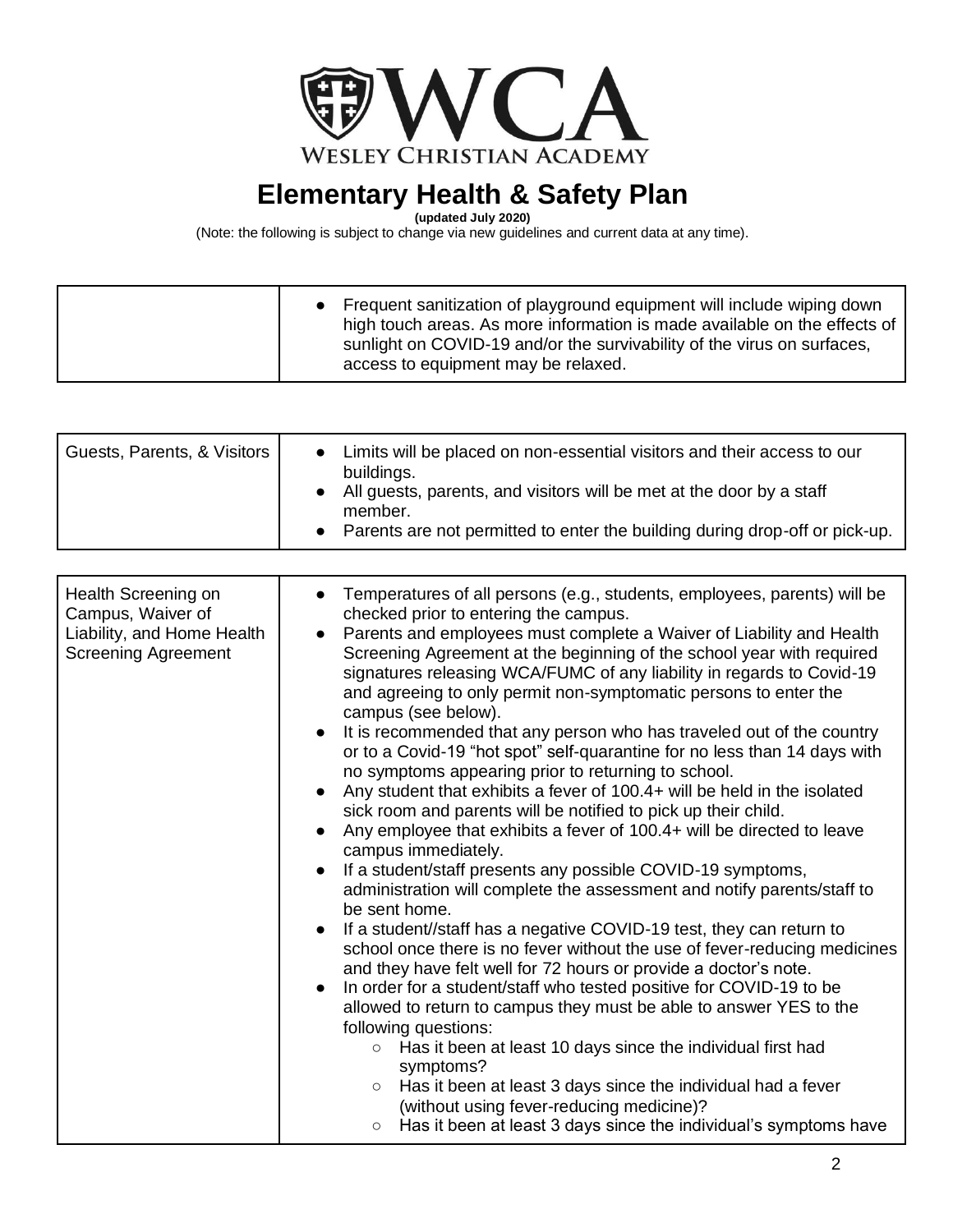

**(updated July 2020)**

|                               | improved including cough and/or shortness of breath?<br>Absences due to Health Screening restrictions will not be counted as<br>$\bullet$<br>school day absences. Students are required to make up all work.                                                                                                                                                                                                                                                                                                                                                                                                                                                        |
|-------------------------------|---------------------------------------------------------------------------------------------------------------------------------------------------------------------------------------------------------------------------------------------------------------------------------------------------------------------------------------------------------------------------------------------------------------------------------------------------------------------------------------------------------------------------------------------------------------------------------------------------------------------------------------------------------------------|
| <b>Instructional Toggling</b> | Closure:<br>If a case of Covid-19 appears on the campus of WCA, we will<br>$\bullet$<br>immediately notify the Health Department for guidance regarding<br>campus closures or specific classes needing to quarantine.<br>Protocols and practices are in place to ensure a high level of<br>engagement to support home-based learning if the need arises.                                                                                                                                                                                                                                                                                                            |
|                               | Software:<br>In order to ensure a smooth transition at any time in the future that the<br>$\bullet$<br>school may need to shift from campus-based to home-based instruction,<br>all teachers will be proficient in the use of the following online tools:<br><b>LMS - Google Classroom:</b> This Learning Management System (LMS)<br>will be utilized for posting all assignments and communications regarding<br>assignments.<br>• SIS - Headmaster: This Student Information System (SIS) will host all<br>grade-book information.<br><b>Parent Square Communication App-</b> This communication system will<br>host all communication between parents and staff. |
|                               | Computers:<br>In Elementary school, the classroom computers as well as the classroom<br>set of portable computers cart is available for use by teachers, along with<br>a protocol for continual surface cleaning.<br>In the case of toggling, a Chromebook will be made available for<br>$\bullet$<br>checkout to any families without device access at home.<br>Shared equipment in the Technology Lab will be maintained with a<br>protocol of surface cleaning between every use.                                                                                                                                                                                |

| Lost and Found | • This year, it will be very important for all school items, including jackets<br>and other items of clothing, to be labeled with the first and last name of<br>the student.<br>• All lost items will be secured in the office where the items will be<br>sanitized and held for only one week.<br>• After one week, items will be donated to a local charity. |
|----------------|----------------------------------------------------------------------------------------------------------------------------------------------------------------------------------------------------------------------------------------------------------------------------------------------------------------------------------------------------------------|
| <b>Masks</b>   | The wearing of masks or face shields by students and faculty will be<br>$\bullet$<br>optional.<br>• We acknowledge the benefits of utilizing masks and face shields to                                                                                                                                                                                         |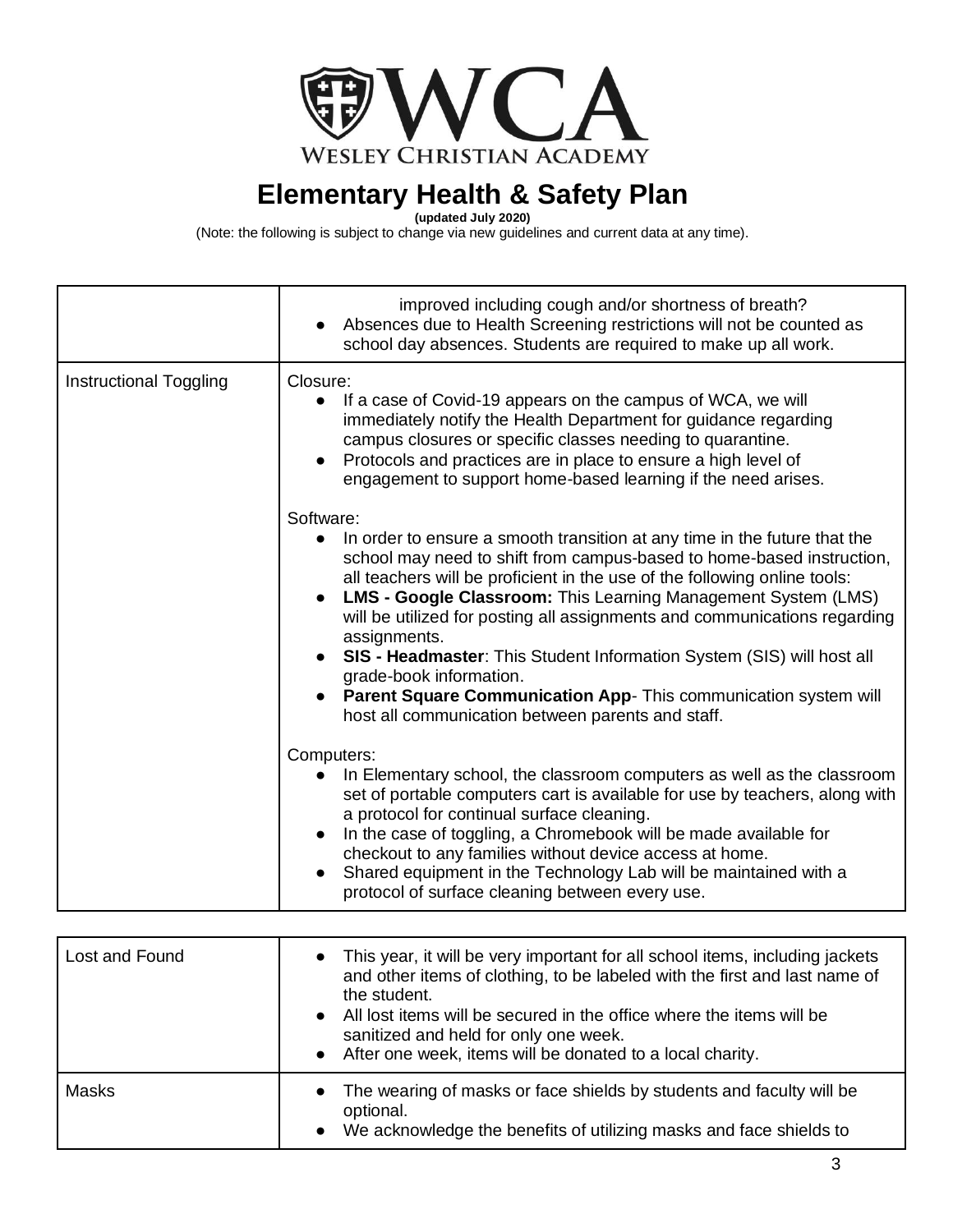

**(updated July 2020)**

|  | prevent the spread of disease, and any family/student is welcomed to<br>maximize this safety precaution if they desire to do so. Requiring them at<br>all times, however, would limit the social-emotional impact of being<br>physically at school.<br>• The beginning of the school year will include education for our students<br>on socially appropriate conversation starters about masks.<br>• Our desire is to be an environment where all can truly be part of this<br>community, embraced through the love of Christ, regardless of outer<br>appearance. |
|--|-------------------------------------------------------------------------------------------------------------------------------------------------------------------------------------------------------------------------------------------------------------------------------------------------------------------------------------------------------------------------------------------------------------------------------------------------------------------------------------------------------------------------------------------------------------------|
|--|-------------------------------------------------------------------------------------------------------------------------------------------------------------------------------------------------------------------------------------------------------------------------------------------------------------------------------------------------------------------------------------------------------------------------------------------------------------------------------------------------------------------------------------------------------------------|

| Personal Items | • All personal items brought to the school by a student or employee must<br>be disinfected daily prior to being introduced to the campus.<br>• No personal items may be shared (e.g., backpacks, clothing).<br>• Learning materials may be shared only once disinfected<br>• All personal items (including textbooks) must be labeled with the |
|----------------|------------------------------------------------------------------------------------------------------------------------------------------------------------------------------------------------------------------------------------------------------------------------------------------------------------------------------------------------|
|                | student's name (e.g., water bottles, notebooks, backpacks).                                                                                                                                                                                                                                                                                    |

| Physical Distancing &<br><b>Minimizing Exposure</b> | Drop Off / Dismissal<br>Student drop-off begins at 8:15 AM at designated areas.<br>• Students will report directly to the Wesley Center for Morning Assembly<br>(with social distancing in place)<br>Students checking in after 8:30 AM are considered tardy and should be<br>dropped off in the elementary office. A staff member will meet you at the<br>door.<br>Clear plexiglass dividers have been installed at the welcome desks in the<br>administrative offices.<br>Check Out:<br>• Parents will call the school to request their child to check out.<br>The child will be released when the parent is visible outside the<br>$\bullet$<br>administrative offices. A staff member will meet you at the door.<br>Classroom:<br>Upon entering the classroom students will sanitize their hands.<br>• Students will be instructed not to share items with their classmates.<br>Recess schedules will be modified to only allow one class at a time on<br>the playground. Please note the $4th$ and $5th$ grade classes for the 2020-<br>2021 school year will be considered a cohort and will travel together.<br>P.E. & Recess:<br>• Contact sports will not be permitted during Physical Education classes or |
|-----------------------------------------------------|----------------------------------------------------------------------------------------------------------------------------------------------------------------------------------------------------------------------------------------------------------------------------------------------------------------------------------------------------------------------------------------------------------------------------------------------------------------------------------------------------------------------------------------------------------------------------------------------------------------------------------------------------------------------------------------------------------------------------------------------------------------------------------------------------------------------------------------------------------------------------------------------------------------------------------------------------------------------------------------------------------------------------------------------------------------------------------------------------------------------------------------------------------------------------------------------------------------------|
|                                                     | Recess times.<br>Recreational and sports equipment will be regularly cleaned and                                                                                                                                                                                                                                                                                                                                                                                                                                                                                                                                                                                                                                                                                                                                                                                                                                                                                                                                                                                                                                                                                                                                     |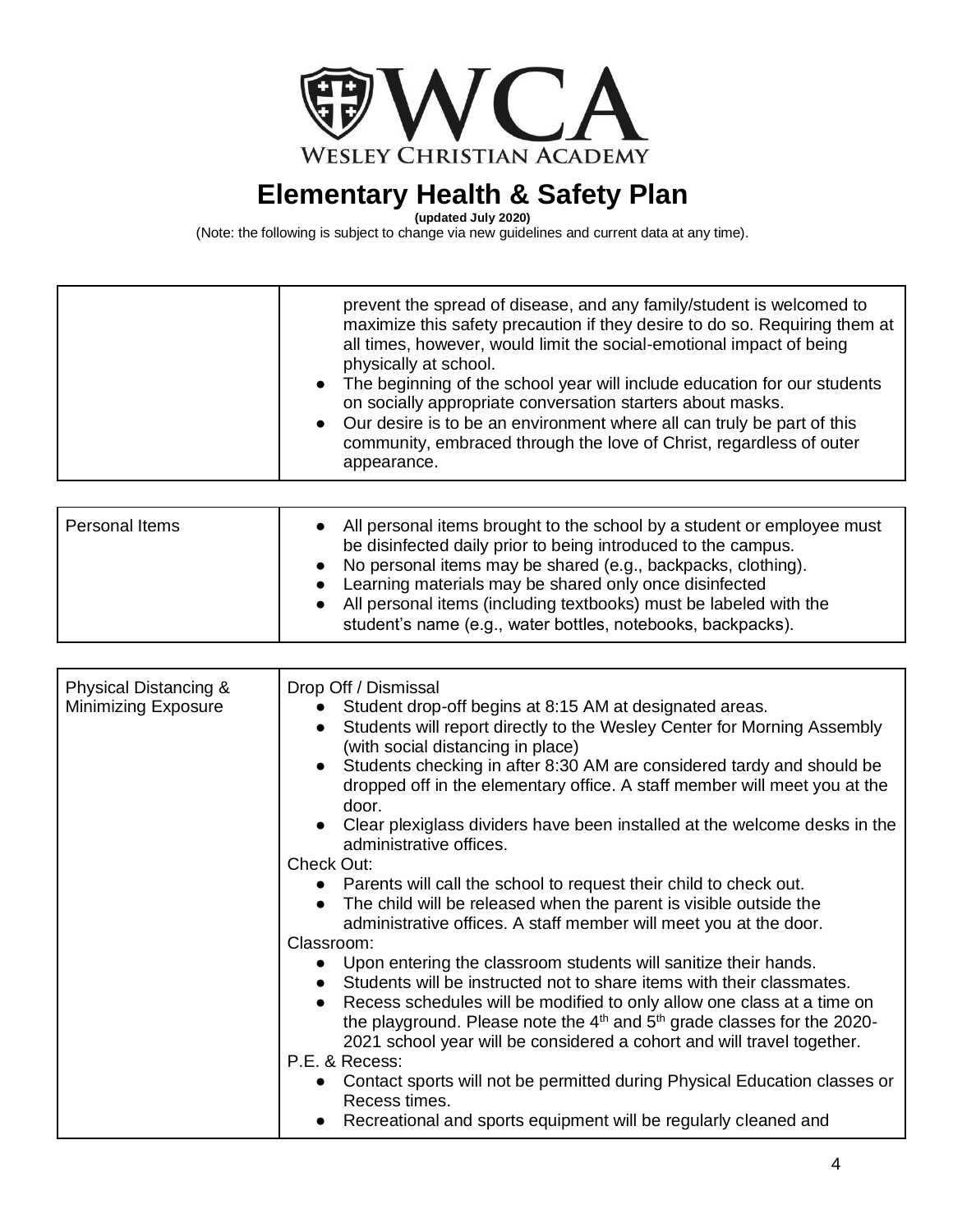

**(updated July 2020)**

| sanitized.<br><b>Facilities:</b><br>• Reminders will be displayed throughout the school (classrooms,<br>hallways, bathrooms, welcome center, administrative offices) for<br>students and staff:<br>Stay 6' apart when possible                                                                                                                                                                                               |
|------------------------------------------------------------------------------------------------------------------------------------------------------------------------------------------------------------------------------------------------------------------------------------------------------------------------------------------------------------------------------------------------------------------------------|
| Proper and frequent handwashing<br>How to stop the spread of germs<br>$\circ$<br>• Fire drills, weather drills, and lockdown drills will be modified to maintain<br>proper physical distancing to the greatest extent possible.<br>Chapel services will continue to be held every Tuesday in the Sanctuary<br>$\bullet$<br>with physical distancing in place.<br>Chapel seating will be sanitized between each chapel group. |

| Water | • Water fountains will not be operational. (We are exploring the possibility<br>of converting our fountains into bottle-filling stations).<br>• Students will bring their own water bottles labeled with their name.<br>• If a student does not bring a water bottle, a disposable water bottle will<br>be provided and the student's account will be charged accordingly. |
|-------|----------------------------------------------------------------------------------------------------------------------------------------------------------------------------------------------------------------------------------------------------------------------------------------------------------------------------------------------------------------------------|
|-------|----------------------------------------------------------------------------------------------------------------------------------------------------------------------------------------------------------------------------------------------------------------------------------------------------------------------------------------------------------------------------|

| <b>Field Trips</b> | • At this time, fall field trips are suspended until further notice. We will<br>consider spring field trips after further evaluation of the current virus<br>situation. Student accounts and charges will be adjusted accordingly. |
|--------------------|------------------------------------------------------------------------------------------------------------------------------------------------------------------------------------------------------------------------------------|
|                    |                                                                                                                                                                                                                                    |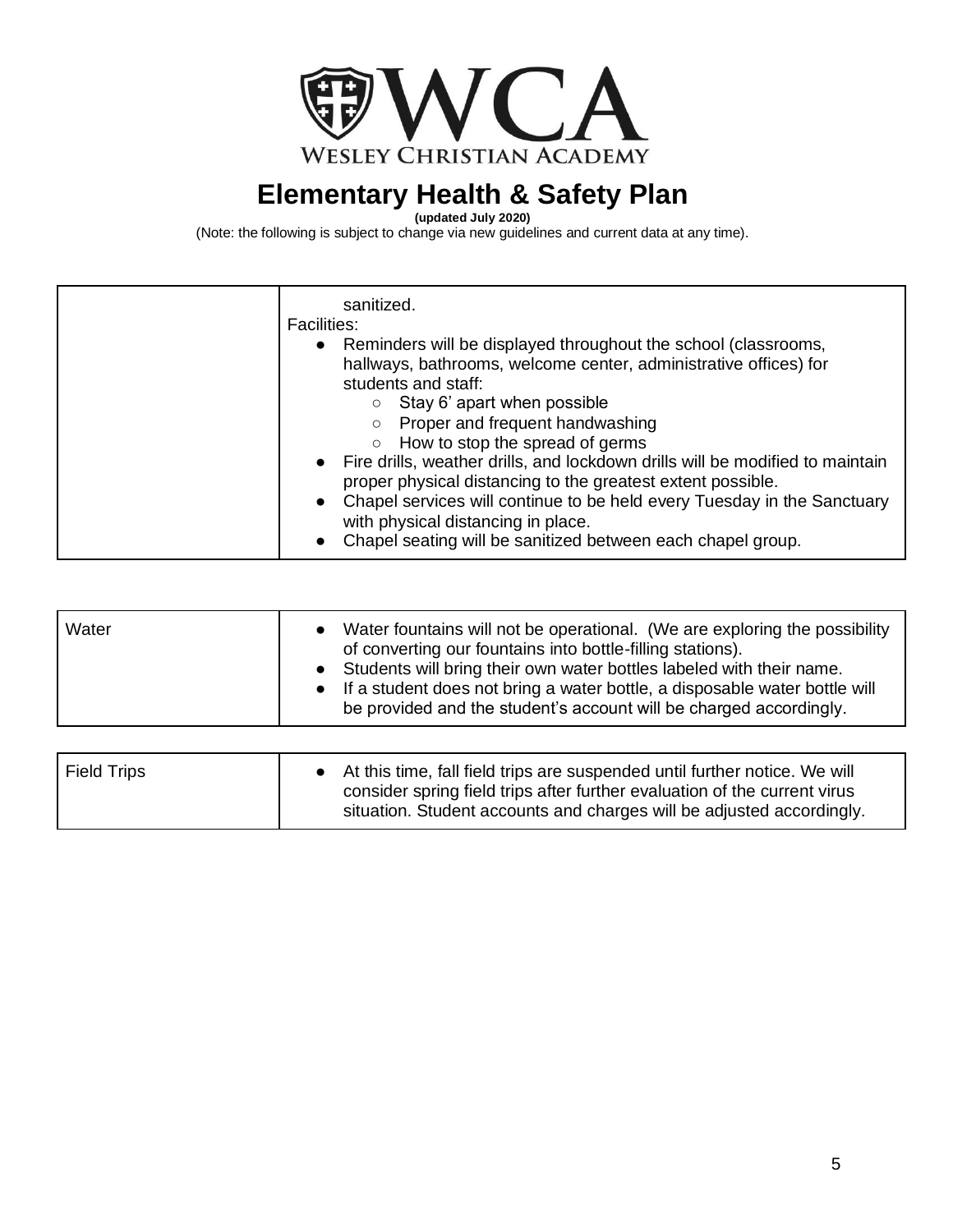

**(updated July 2020)**

(Note: the following is subject to change via new guidelines and current data at any time).

#### **\*WAIVER OF LIABILITY AND HEALTH SCREENING AGREEMENT**

Wesley Christian Academy and The First United Methodist Church of Clermont (WCA/FUMC) is hereby providing notice to me that it intends to reopen its school program on Monday, August 24, 2020. I/we understand that WCA/FUMC cannot protect my child/student and/or me from risks, which may be encountered as a result of my child attending the school and/or participating in any school-sponsored program. I/we realize there are natural, mechanical, and environmental conditions and hazards which independently or in combination with any activities engaged in while participating in this program may result in the exposure to certain risks including exposure to coronavirus (COVID-19), or other biological agents, virus or similar bacteriological agent, and the risk of being quarantined, or illness that may result in medical care, hospitalization or death.

I hereby state that I, on behalf of my child/student and myself, am an adult, over the age of 18, and legally competent to sign this form. I understand these inherent risks and dangers involved with participation in the school providing their services and acknowledge the existence of risks which are not obvious or predictable, and hereby intend this release to extend to injury or loss which results from both obvious or predictable risks, as well as risks that are unpredictable and not obvious and to extend to myself and my child/student, as applicable.

I hereby agree not to enter the campus of WCA/FUMC nor permit my child/student to enter the campus of WCA/FUMC if I/they have exhibited or been in contact with another person who has exhibited any of the symptoms currently listed by the Center for Disease Control and Prevention within the previous 14 days.

In consideration of myself and my child/student, I/we, and any legal representatives, heirs and assigns, hereby release, waive, and discharge Wesley Christian Academy, its officers, directors, employees, agents, and representatives from all liability for any loss or damage, and any claim or damages resulting therefrom, on account of any injury, illness or exposure to and/or contracting the coronavirus (COVID-19) or other biological agents, virus or similar bacteriological agent by me or my child/student attendance at and participation in the preschool, elementary, and/or afterschool program, including any medical expenses. Injury and/or death.

I agree to indemnify Wesley Christian Academy and The First United Methodist Church of Clermont, its officers, directors, employees, agents, and representatives from any loss, liability, damage, or cost that may be incurred due to my child/student participation in the aforementioned program, whether caused by the negligence of WCA/FUMC or otherwise. I fully understand, on my behalf, and behalf of my child/student the risks associated with the aforementioned participation and assume any risk associated therewith.

This notice, release and indemnity agreement contains the entire agreement between and among the parties hereto, and the terms of this release are contractual and not a mere recital.